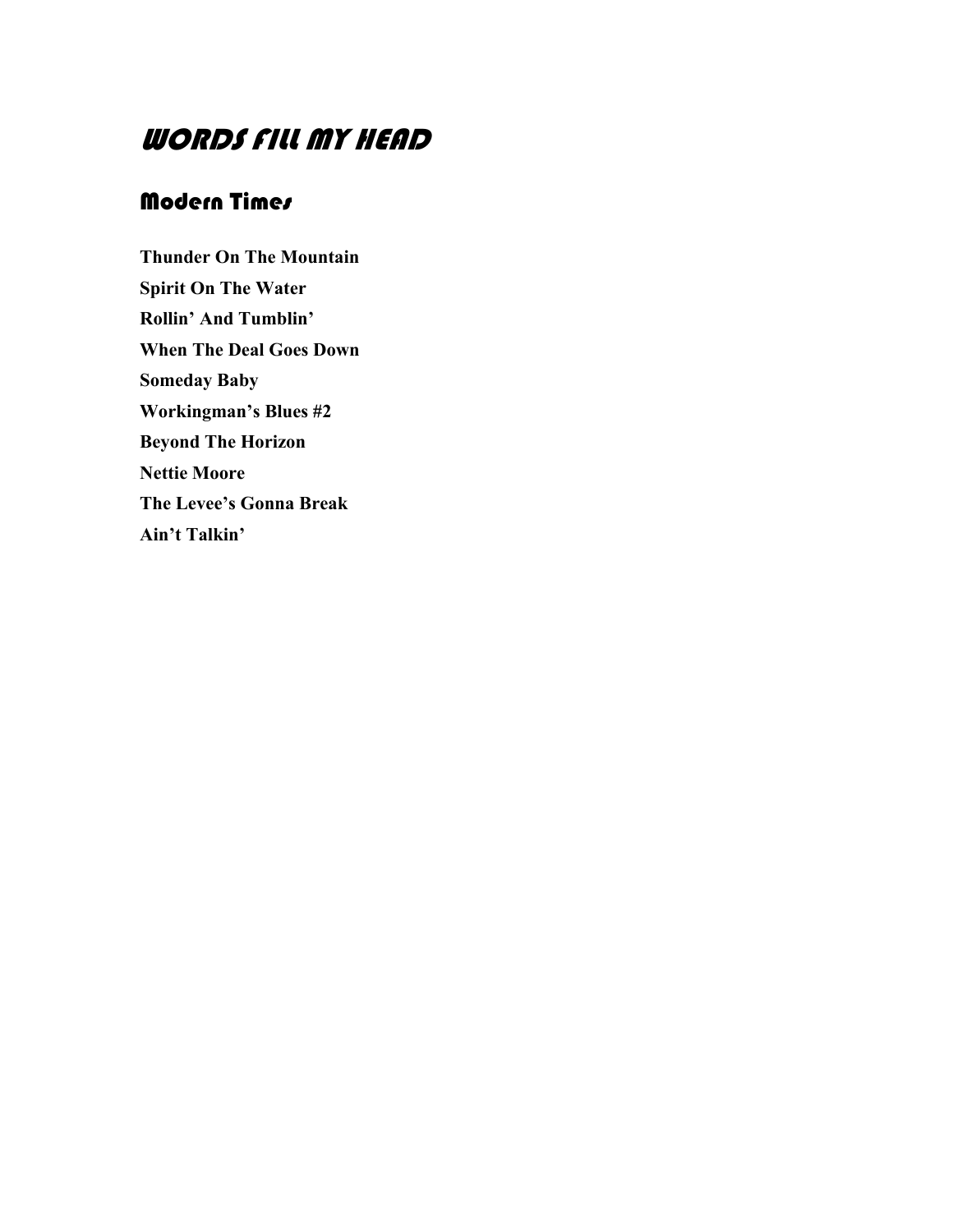## **Thunder On The Mountain**

Thunder on the mountain and there's fires on the moon There's a ruckus in the alley and the sun will be here soon Today's the day; gonna grab my trombone and blow Well, there's hot stuff here and it's everywhere I go

I was thinkin' 'bout Alicia Keys, couldn't keep from crying When she was born in Hell's Kitchen, I was living down the line I'm wondering where in the world Alicia Keys could be I been looking for her even clear through Tennessee

Feel like my soul is beginning to expand Look into my heart and you will sort of understand You brought me here, now you're trying to run me away The writing on the wall, come read it, come see what it say

Thunder on the mountain, rolling like a drum Gonna sleep over there, that's where the music coming from I don't need any guide, I already know the way Remember this, I'm your servant both night and day

The pistols are poppin' and the power is down I'd like to try somethin' but I'm so far from town The sun keeps shinin' and the north wind keep picking up speed Gonna forget about myself for a while, gonna go out and see what others need

I've been sitting down studying The Art of Love I think it will fit me like a glove I want some real good woman to do just what I say Everybody got to wonder what's the matter with this cruel world today

Thunder on the mountain rolling to the ground Gonna get up in the morning walk the hard road down Some sweet day I'll stand beside my king I wouldn't betray your love or any other thing

Gonna raise me an army, some tough sons of bitches I'll recruit my army from the orphanages I been to St. Herman's church; said my religious vows I've sucked the milk out of a thousand cows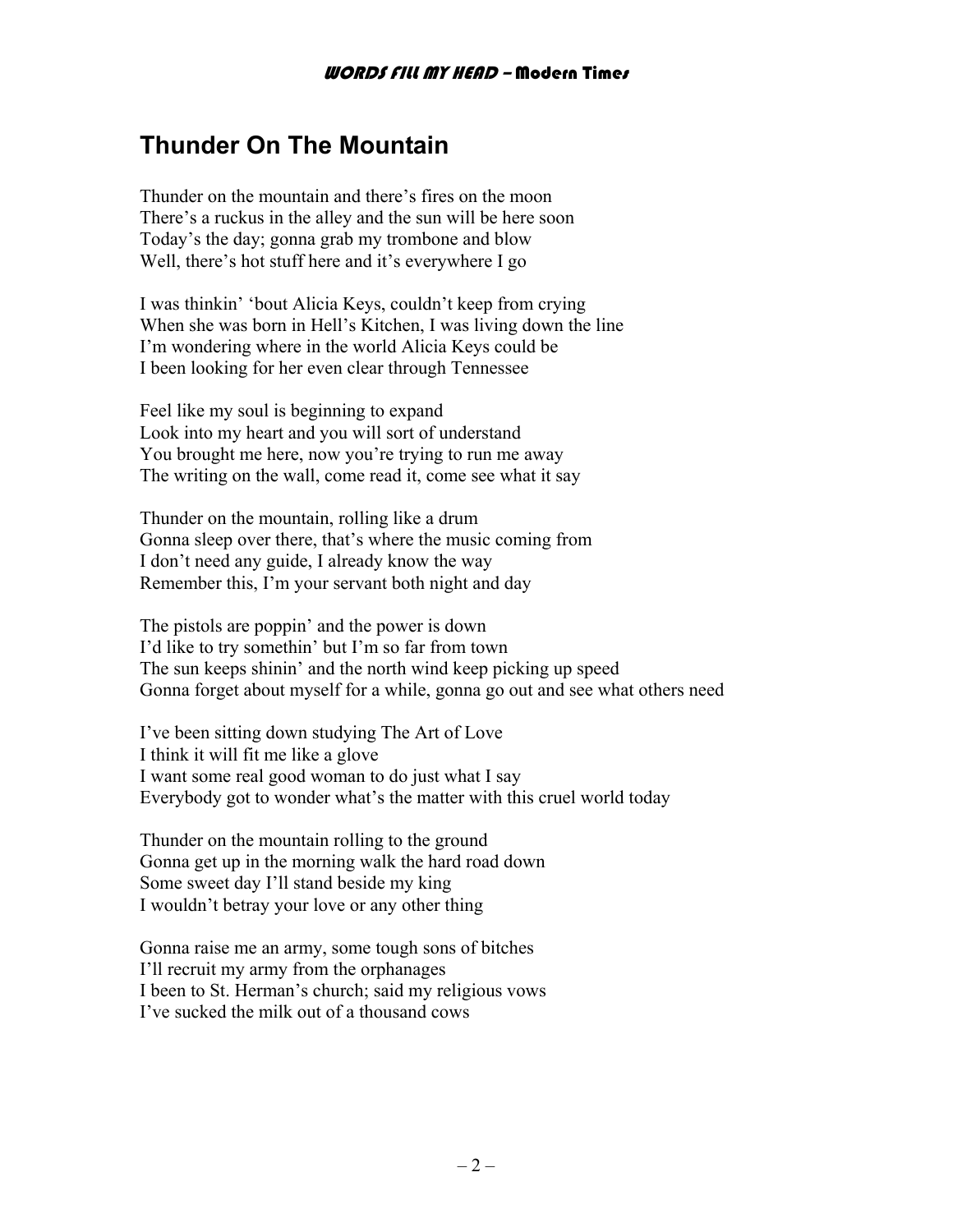I got the pork chops, she got the pie She ain't no angel and neither am I Shame on your greed, shame on your wicked schemes I'll say this, I don't give a damn about your dreams

Thunder on the mountain heavy as can be Mean old twister bearing down on me All the ladies in Washington scrambling to get out of town Look like something bad gonna happen, better roll your airplane down

Everybody going and I want to go, too Don't wanna take a chance with somebody new I did all I could, I did it right there and then I've already confessed - no need to confess again

Gonna make a lot of money, gonna go up north I'll plant and I'll harvest what the earth brings forth The hammer's on the table, the pitchfork's on the shelf For the love of G-d, you ought to take pity on yourself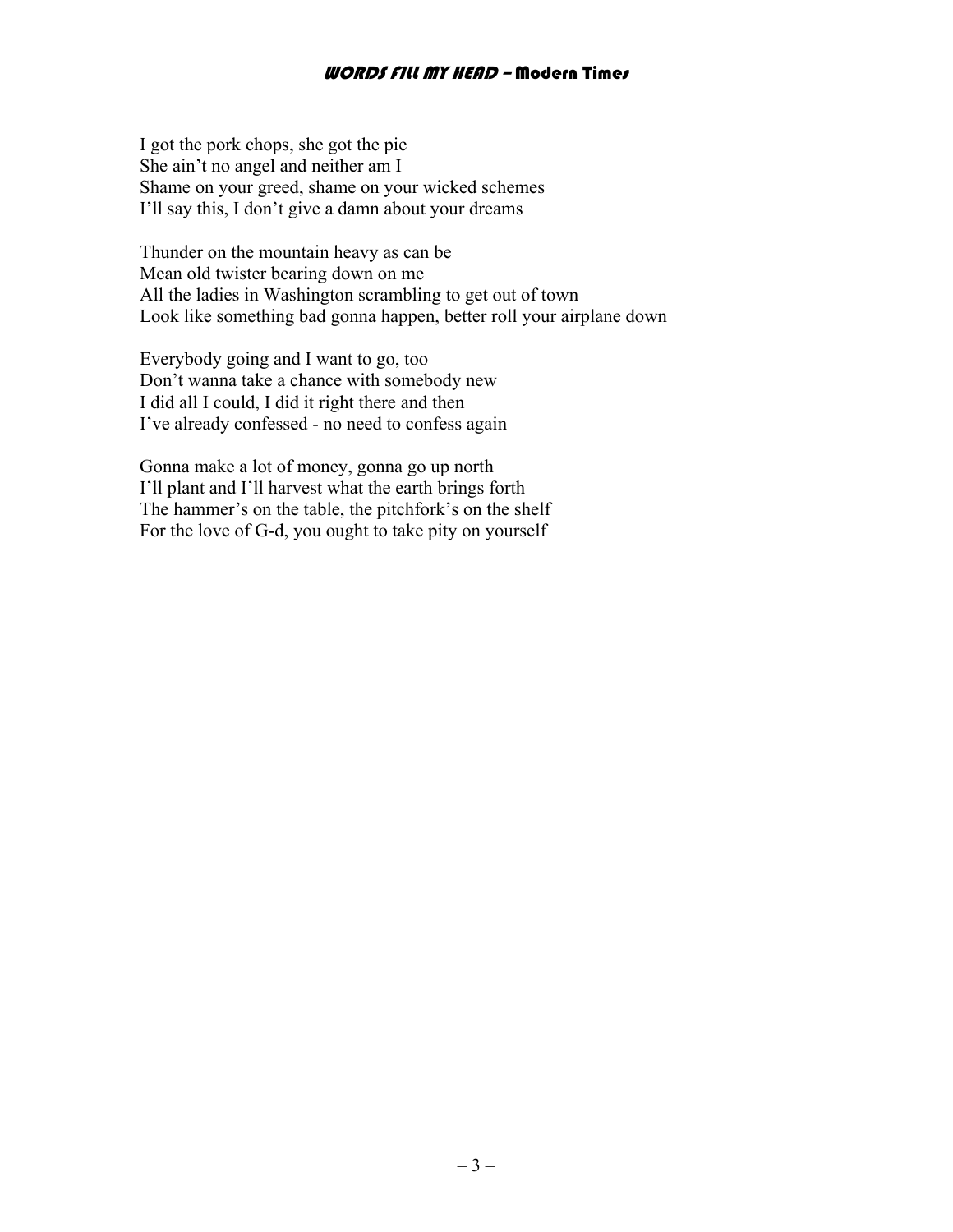## **Spirit On The Water**

Spirit on the water Darkness on the face of the deep I keep thinking 'bout you, baby And I can't hardly sleep

I'm traveling by land Traveling through the dawn of the day You're always on my mind I can't stay away

I'd forgotten 'bout you And you turned up again I always knew We were meant to be more than friends

When you are near It's just as plain as it can be I'm wild about you, gal You ought to be a fool about me

Can't explain The sources of this hidden pain You burned your way into my heart You got the key to my brain

I've been trampling through mud Praying to the powers above I'm sweating blood You got a face that begs for love

Life without you Doesn't mean a thing to me If I can't have you I'll throw my love into the deep blue sea

Sometimes I wonder Why you can't treat me right You do good all day And then you do wrong all night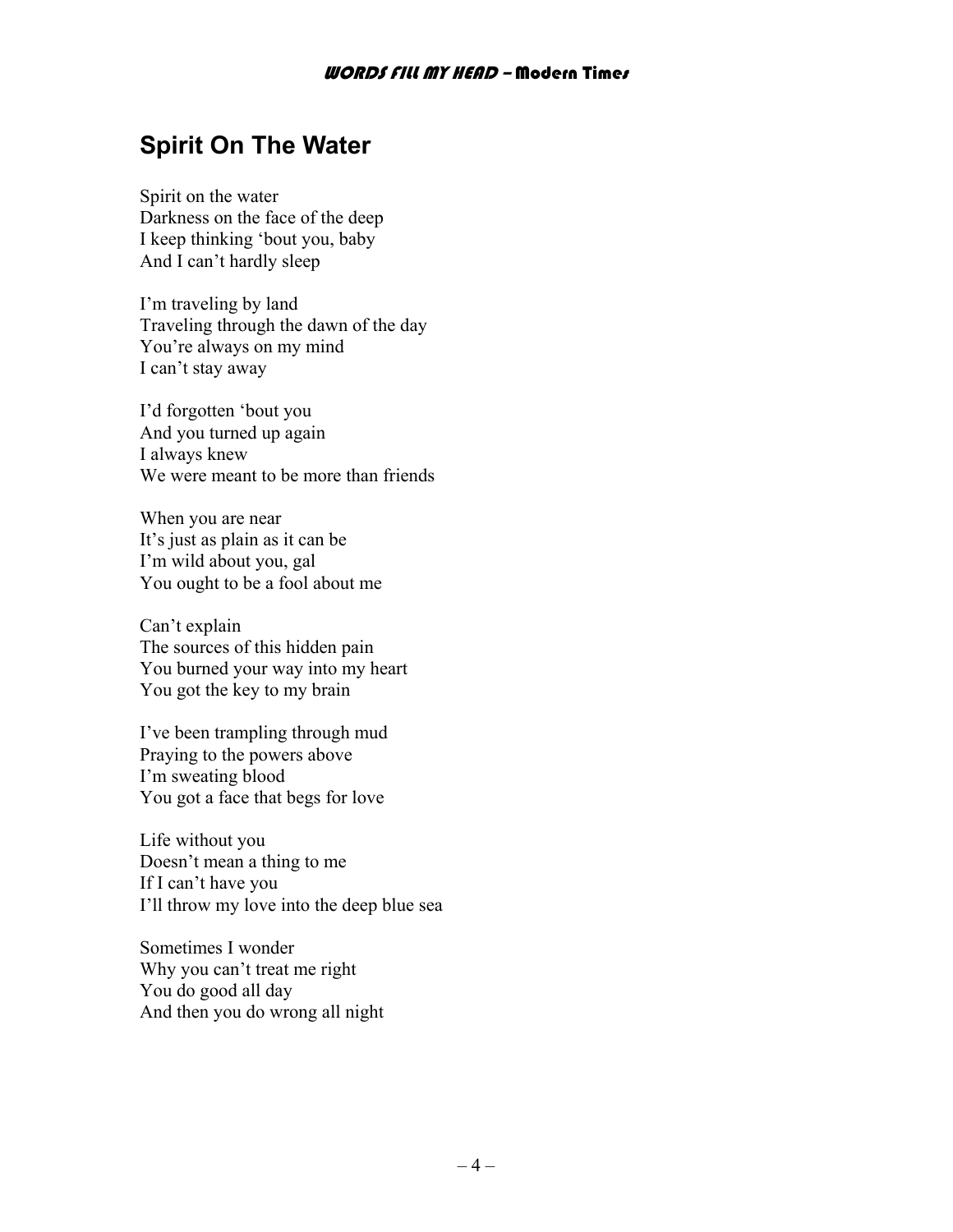When you're with me I'm a thousand times happier than I could ever say What does it matter What price I'd pay

They brag about your sugar Brag about it all over town Put some sugar in my bowl I feel like laying down

I'm as pale as a ghost Holding a blossom on a stem You ever seen a ghost? No. But you've heard of them

I see you there I'm blinded by the colors I see I take good care Of what belongs to me

I hear your name Ringing up and down the line I'm saying it plain These ties are strong enough to bind

Now your sweet voice Calls out from some old familiar shrine I got no choice Can't believe these things would ever fade from your mind

I could live forever With you perfectly You don't ever Have to make a fuss over me

From East to West Ever since the world began I only mean it for the best I want (to) be with you any way I can

I been in a brawl Now I'm feeling the wall I'm going away, baby I won't be back 'til fall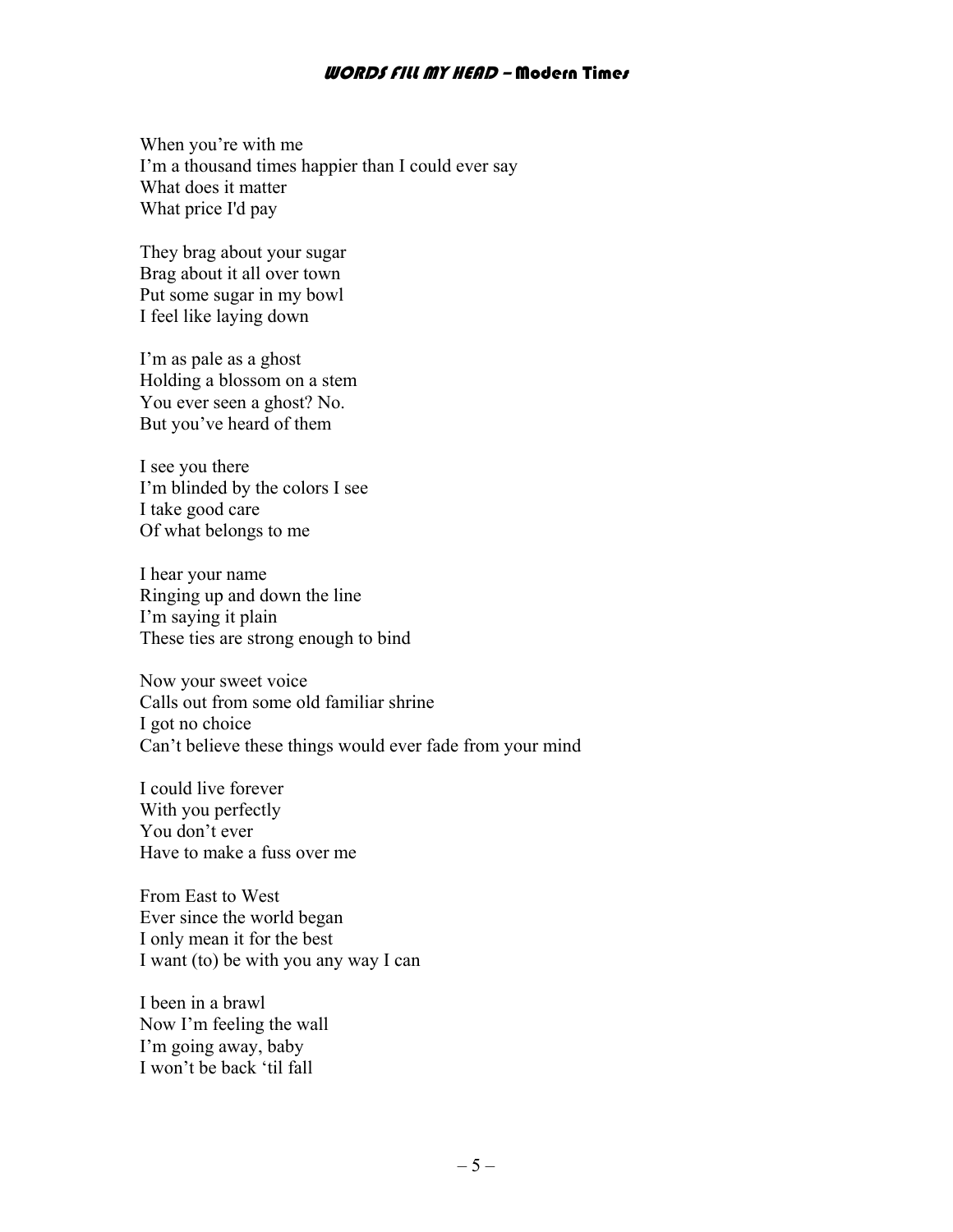High on the hill You can carry all my thoughts with you You've numbed my will This love could tear me in two

I won't be with you in paradise And it seems so unfair I can't go to paradise no more I killed a man back there

You think I'm over the hill, Think I'm past my prime. Let me see what you got; We can have a whoppin' good time.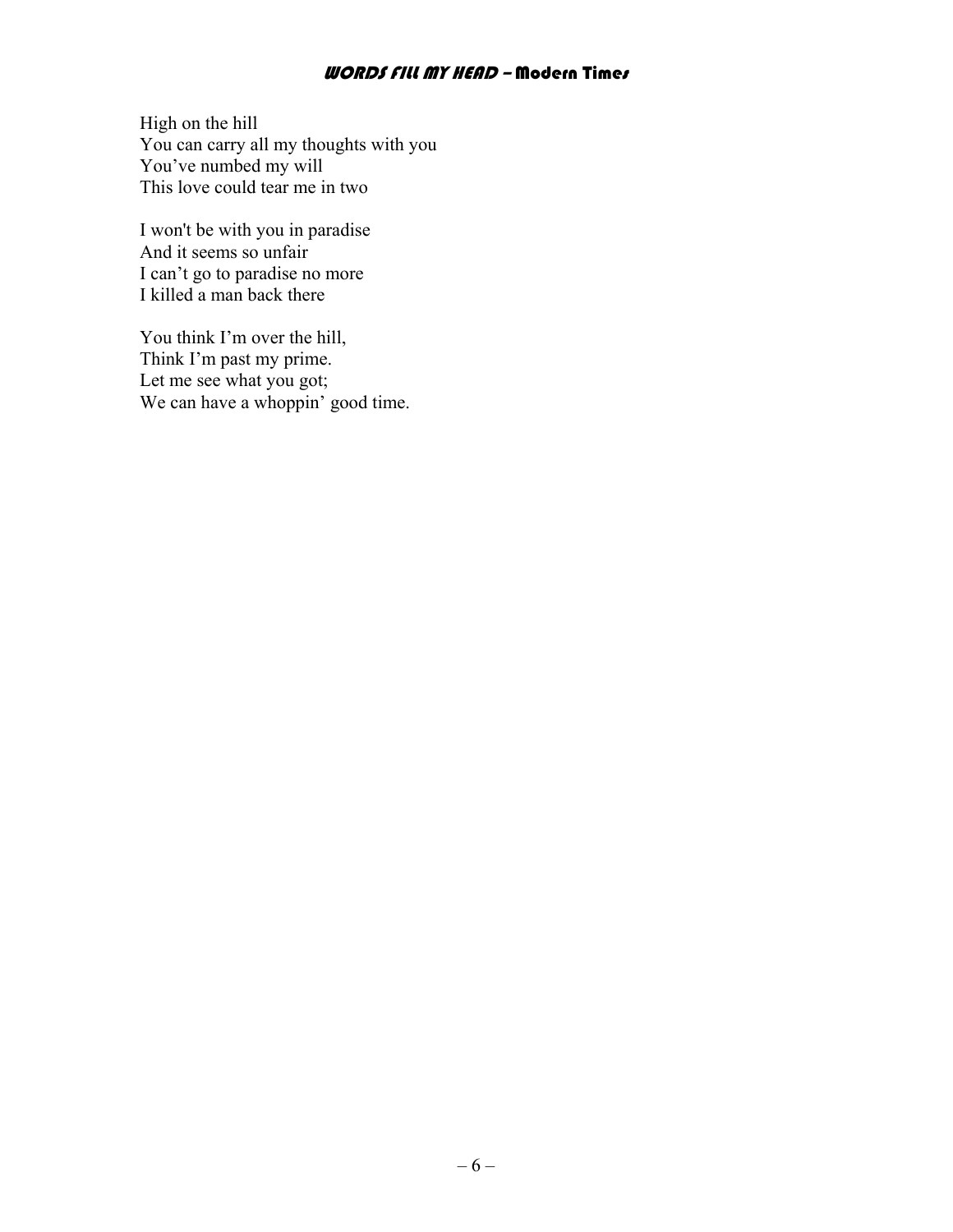## **Rollin' And Tumblin'**

I rolled and I tumbled, I cried the whole night long I rolled and I tumbled, I cried the whole night long Woke up this mornin', I must've bet my money wrong

I got troubles so hard, I can't stand the strain I got troubles so hard, I just can't stand the strain Some young lazy slut has charmed away my brains

The landscape is glowin', gleamin' in the golden light of day The landscape is glowin', gleamin' in the golden light of day I ain't holding nothin' back now, I ain't standin' in anybody's way

Well, I did all I know just to keep you off my mind Well, I did all I know just to keep you off my mind Well, I paid and I paid; my sufferin' heart is always on the line

Well, I get up in the dawn and I go down and lay in the shade I get up in the dawn and I go down and lay in the shade I ain't nobody's houseboy, I ain't nobody's well-trained maid

I'm flat out spent, this woman been drivin' me to tears I'm flat out spent, this woman, she been drivin' me to tears This woman so crazy, I swear I ain't gonna touch on another one for years

Well, the warm weather is comin' and the buds are on the vine Warm weather is comin'; the buds are on the vine Ain't nothin' more depressin' than tryin' to satisfy this woman of mine

I got up this mornin', saw the risin' sun return Well, I got up this mornin', seen the risin' sun return Sooner or later, you too shall burn

Well, the night's filled with shadows, the years are filled with early doom The night is filled with shadows, the years are filled with early doom I've been conjuring up all these long dead souls from their crumblin' tombs

Let's forgive each other, darlin', let's go down to the Greenwood Glen Let's forgive each other, darlin', let's go down to the Greenwood Glen Let's put our heads together now, let's put all ol' matters to an end

Now I rolled and I tumbled and I cried the whole night long Ah, I rolled and I tumbled, I cried the whole night long I woke up this morning, I think I must be travelin' wrong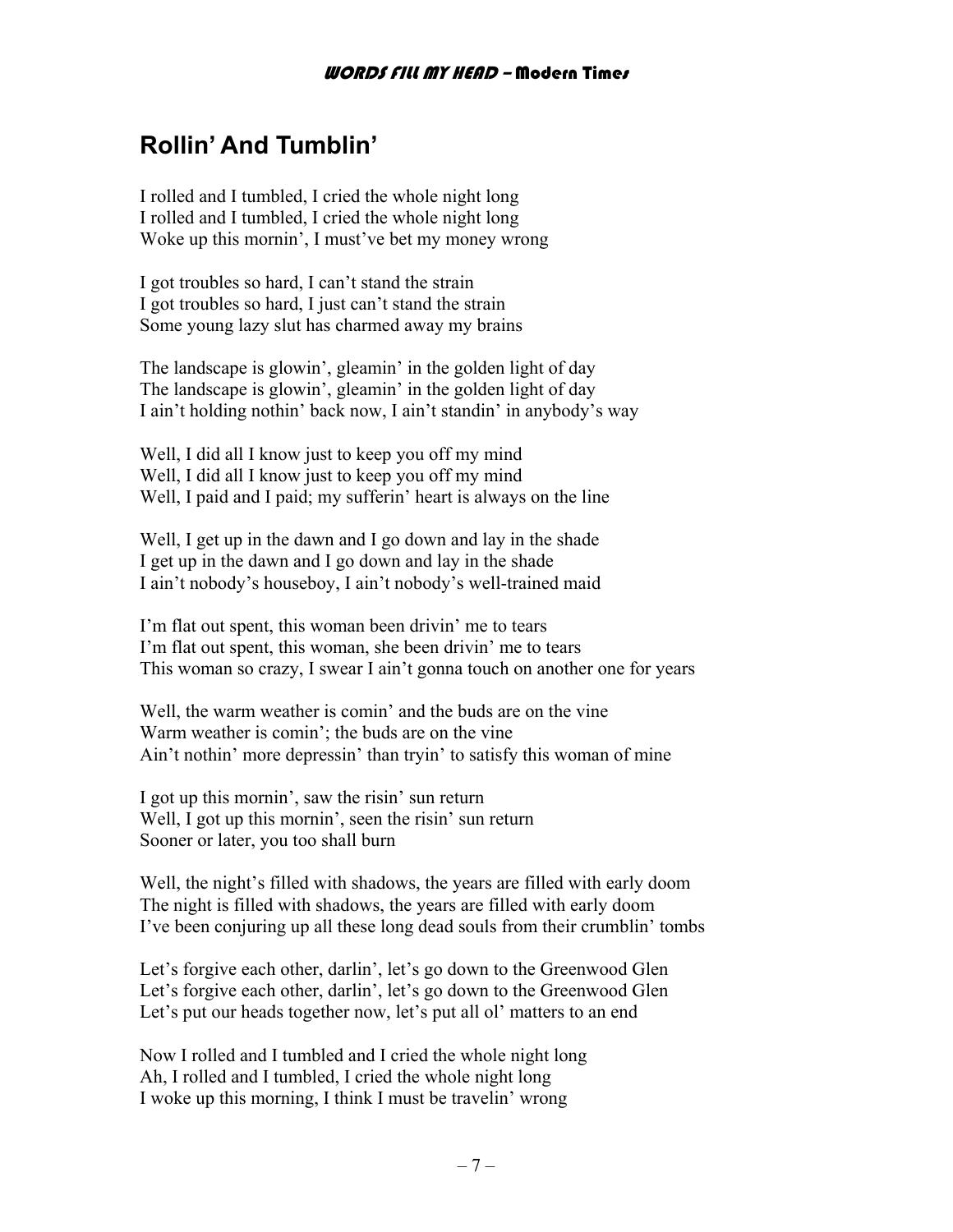### **When The Deal Goes Down**

In the still of the night, in the world's ancient light Where wisdom grows up in strife My bewildered brain, toils in vain Through the darkness on the pathways of life Each invisible prayer is like a cloud in the air Tomorrow keeps turning around We live and we die, we know not why But I'll be with you when the deal goes down

We eat and we drink, we feel and we think Far down the street we stray I laugh and I cry and I'm haunted by Things I never meant nor wished to say The midnight rain follows the train We all wear the same thorny crown Soul to soul, our shadows roll And I'll be with you when the deal goes down

The moon gives light and it shines by night Well, I scarcely feel the glow We learn to live and then we forgive O'er the road we're bound to go More frailer than the flowers, these precious hours That keep us so tightly bound You come to my eyes like a vision from the skies And I'll be with you when the deal goes down

Well, I picked up a rose and it poked through my clothes I followed the winding stream I heard the deafening noise, I felt transient joys I know they're not what they seem In this earthly domain, full of disappointment and pain You'll never see me frown I owe my heart to you, and that's sayin' it true And I'll be with you when the deal goes down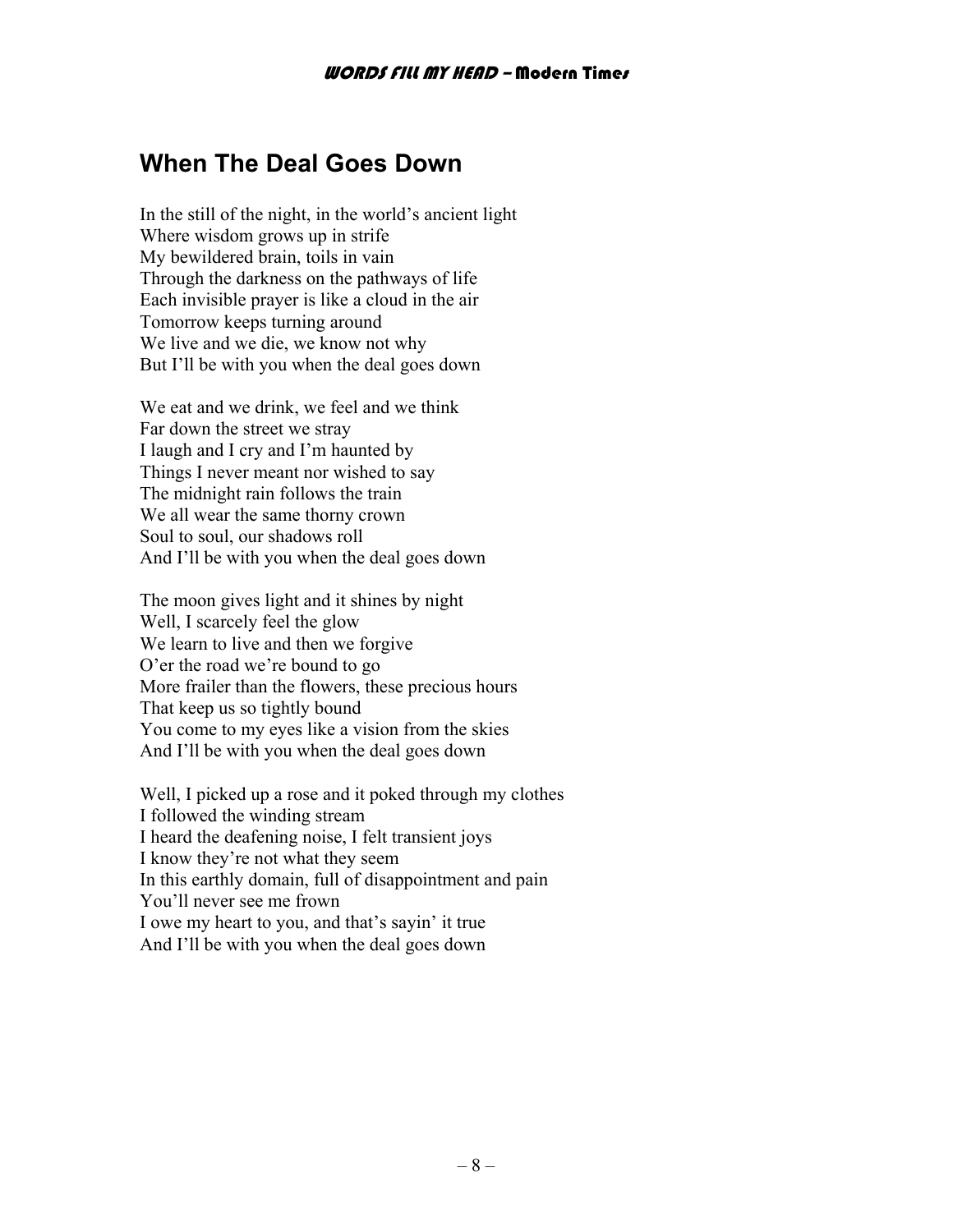## **Someday Baby**

I don't care what you do, I don't care what you say I don't care where you go or how long you stay Someday baby, you ain't gon' worry po' me any more

Well, you take my money and you turn me out You fill me up with nothin' but self doubt Someday baby, you ain't gon' worry po' me any more

When I was young, driving was my crave You drive me so hard almost to my grave Someday baby, you ain't gon' worry po' me any more

I'm so hard pressed, my mind tied up in knots I keep recycling the same old thoughts Someday baby, you ain't gon' worry po' me any more

So many good things in life that I overlooked I don't know what to do now, baby, you got me so hooked Someday baby, you ain't gon' worry po' me any more

Well, I don't want to brag, I'm gonna wring your neck When all else fails, I'll make it a matter of self respect Someday baby, you ain't gon' worry po' me any more

You can take your clothes, put 'em in a sack You goin' down the road, baby, and you can't come back Someday baby, you ain't gon' worry po' me any more

I tried to be friendly, I tried to be kind I'm gonna drive you from your home just like I was driven from mine Someday baby, you ain't gon' worry po' me any more

Living this way ain't a natural thing to do Why was I born to love you? Someday baby, you ain't gon' worry po' me any more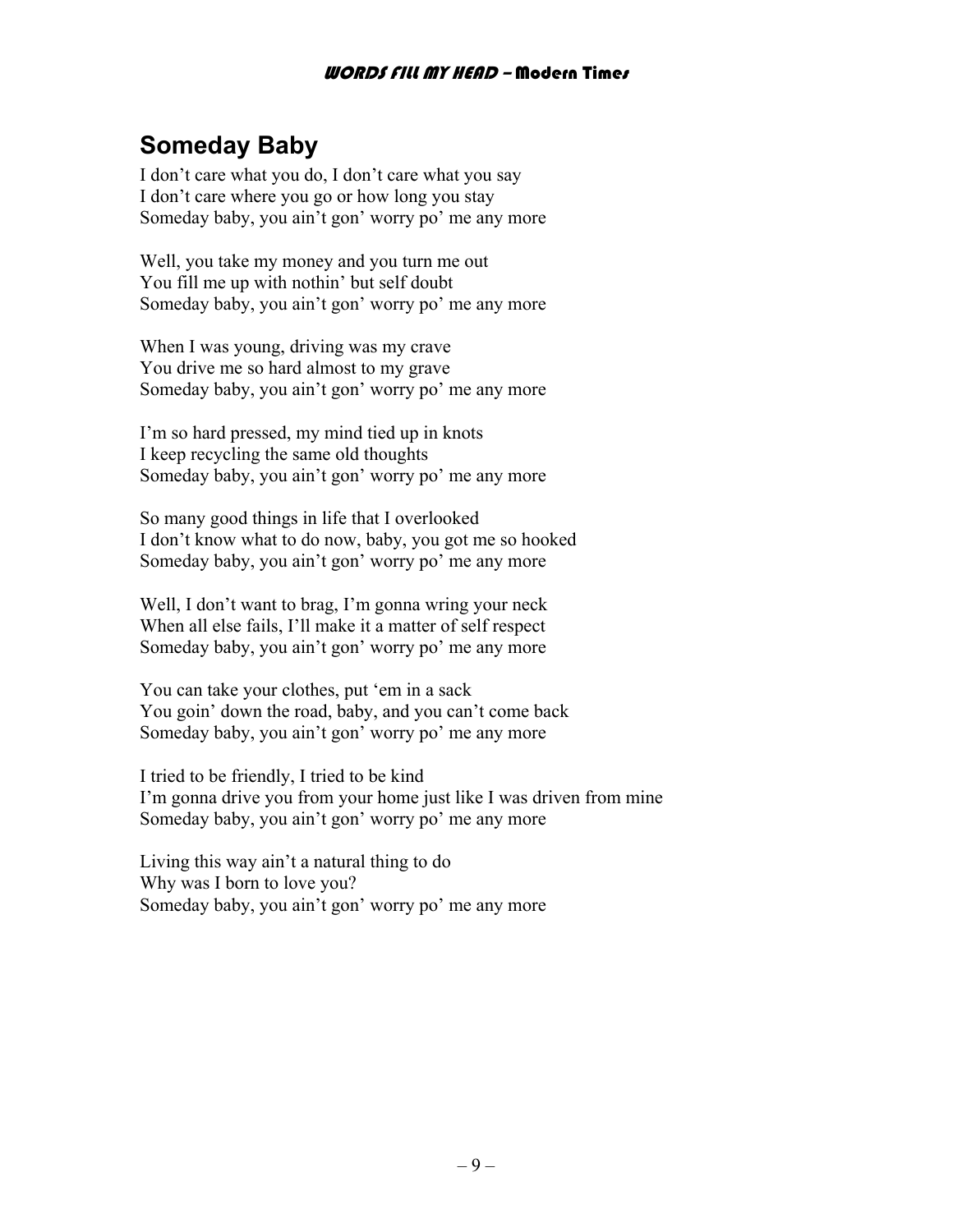### **Workingman's Blues #2**

There's an evenin' haze settlin' over town Starlight by the edge of the creek The buyin' power of the proletariat's gone down Money's gettin' shallow and weak Well, the place I love best is a sweet memory It's a new path that we trod They say low wages are reality If we want to compete abroad

My cruel weapons have been put on the shelf Come sit down on my knee You are dearer to me than myself As you yourself can see Well, I'm listening to the steel rails a-hum Got both eyes tight shut Just sitting here trying to keep the hunger from Creeping its way into my gut

Meet me at the bottom, don't lag behind Bring me my boots and shoes You can hang back or fight your best on the frontline Sing a little bit of these workingman's blues

Well, I'm sailin' on back, ready for the long haul Tossed by the winds and the seas I'll drag 'em all down to hell and I'll stand 'em at the wall I'll sell 'em to their enemies I'm a-tryin' to feed my soul with thought Gonna sleep off the rest of the day Sometimes no one wants what we got Sometimes you can't give it away

Now the place is ringed with countless foes Some of them may be deaf and dumb No man, no woman knows The hour that sorrow will come In the dark I hear the night birds call I can feel a lover's breath I sleep in the kitchen with my feet in the hall Sleep is like a temporary death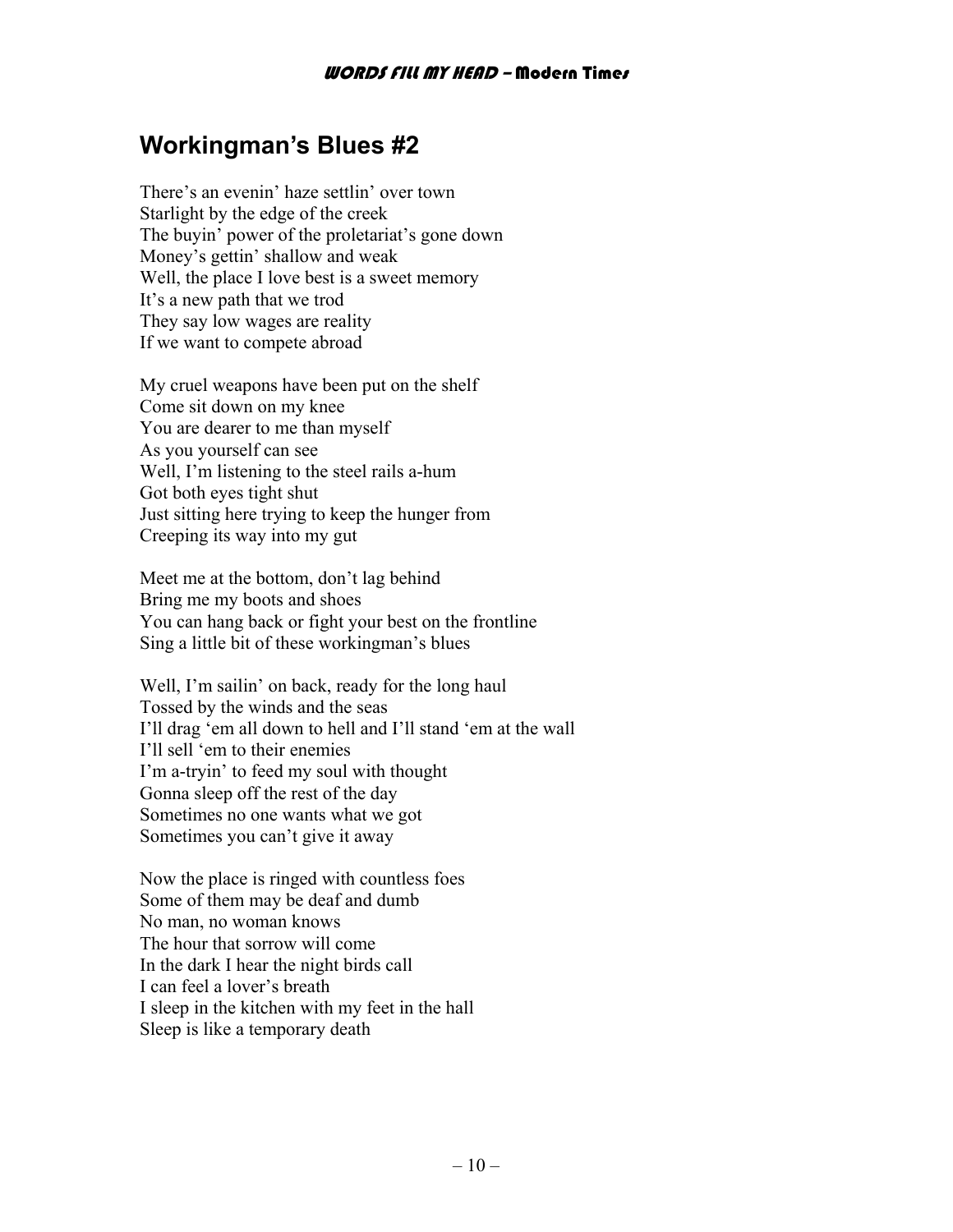Meet me at the bottom, don't lag behind Bring me my boots and shoes You can hang back or fight your best on the frontline Sing a little bit of these workingman's blues

Well, they burned my barn, and they stole my horse I can't save a dime I got to be careful, I don't want to be forced Into a life of continual crime I can see for myself that the sun is sinking How I wish you were here to see Tell me now, am I wrong in thinking That you have forgotten me?

Now they worry and they hurry and they fuss and they fret They waste your nights and days Them I will forget But you I'll remember always Old memories of you to me have clung You've wounded me with your words Gonna have to straighten out your tongue It's all true, everything you heard

Meet me at the bottom, don't lag behind Bring me my boots and shoes You can hang back or fight your best on the frontline Sing a little bit of these workingman's blues

In you, my friend, I find no blame Wanna look in my eyes, please do No one can ever claim That I took up arms against you All across the peaceful sacred fields They will lay you low They'll break your horns and slash you with steel I say it so it must be so

Now I'm down on my luck and I'm black and blue Gonna give you another chance I'm all alone and I'm expecting you To lead me off in a cheerful dance I got a brand new suit and a brand new wife I can live on rice and beans Some people never worked a day in their life Don't know what work even means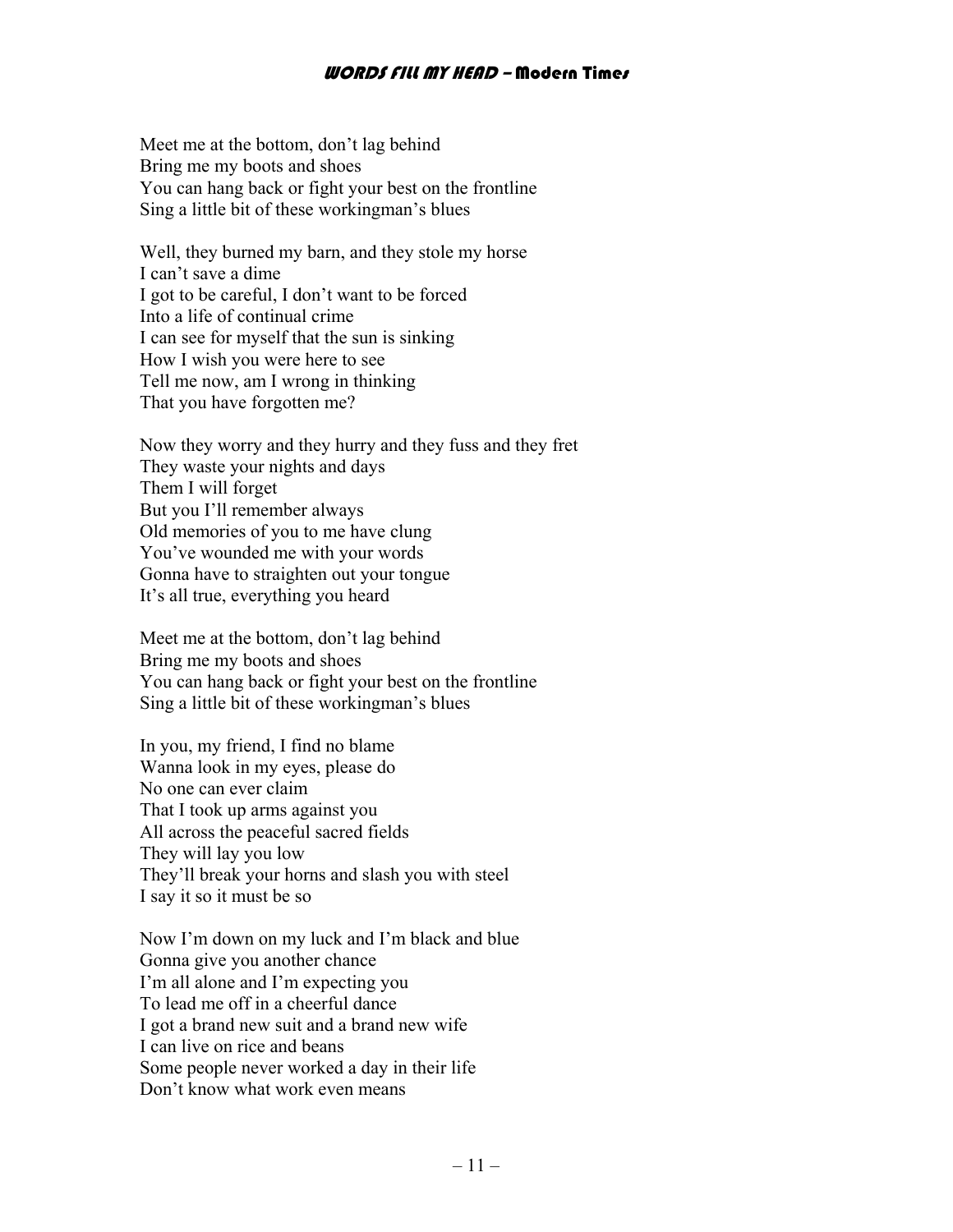Well, meet me at the bottom, don't lag behind Bring me my boots and shoes You can hang back or fight your best on the frontline Sing a little bit of these workingman's blues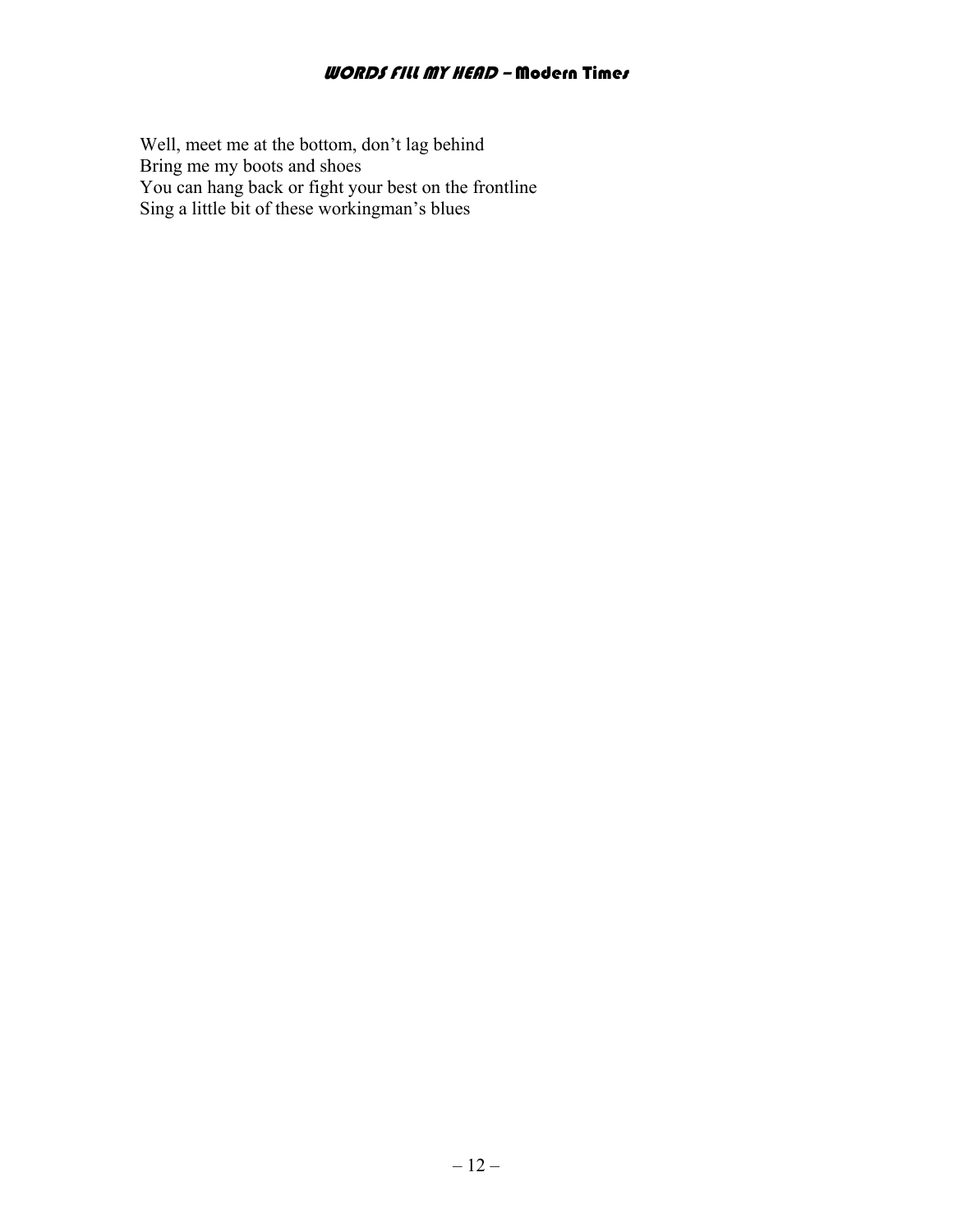## **Beyond The Horizon**

Beyond the horizon, behind the sun At the end of the rainbow, life has only begun In the long hours of twilight 'neath the stardust above Beyond the horizon, it is easy to love

I'm touched with desire What don't I do? Through flame and through fire I'll build my world around you

Beyond the horizon, in the springtime or fall Love waits forever for one and for all

Beyond the horizon, across the divide 'Round about midnight, we'll be on the same side Down in the valley, the waters run cold Beyond the horizon, someone prayed for your soul

My wretched heart's pounding I felt an angel's kiss My memories are drowning In mortal bliss

Beyond the horizon, at the end of the game Every step that you take, I'm walking the same

Beyond the horizon, the night winds blow The theme of a melody from many moons ago The bells of St. Mary, how sweetly they chime Beyond the horizon, I found you just in time

It's dark and it's dreary I been pleading in vain I'm wounded, I'm weary My repentance is plain

Beyond the horizon, o'er the treacherous sea I still can't believe that you have set aside your love for me

Beyond the horizon, 'neath crimson skies In the soft light of morning, I'll follow you with my eyes Through countries and kingdoms and temples of stone Beyond the horizon, right down to the bone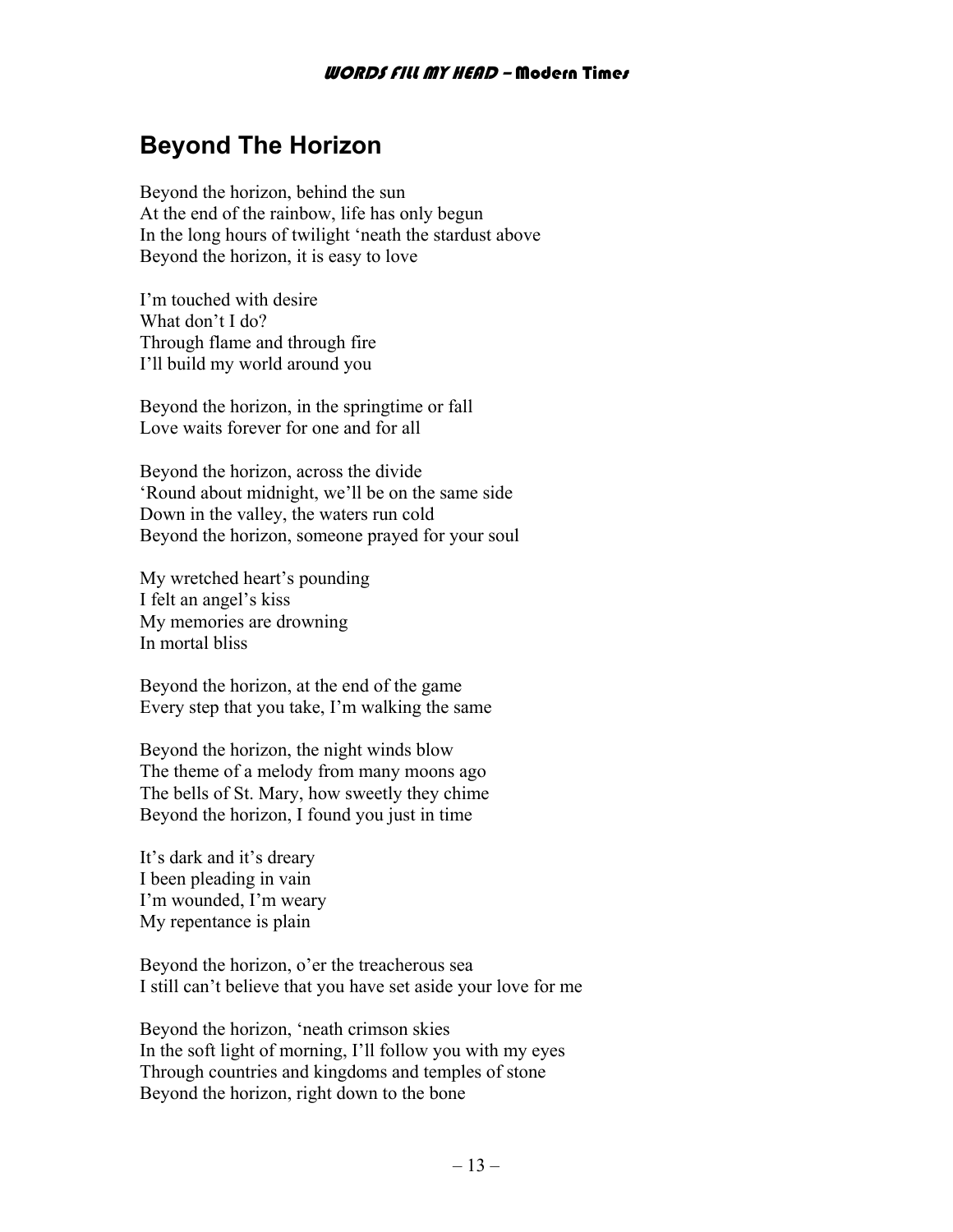It's the right time of the season Someone there always cared There's always a reason Why someone's life has been spared

Beyond the horizon, the sky is so blue I've got more than a lifetime to live lovin' you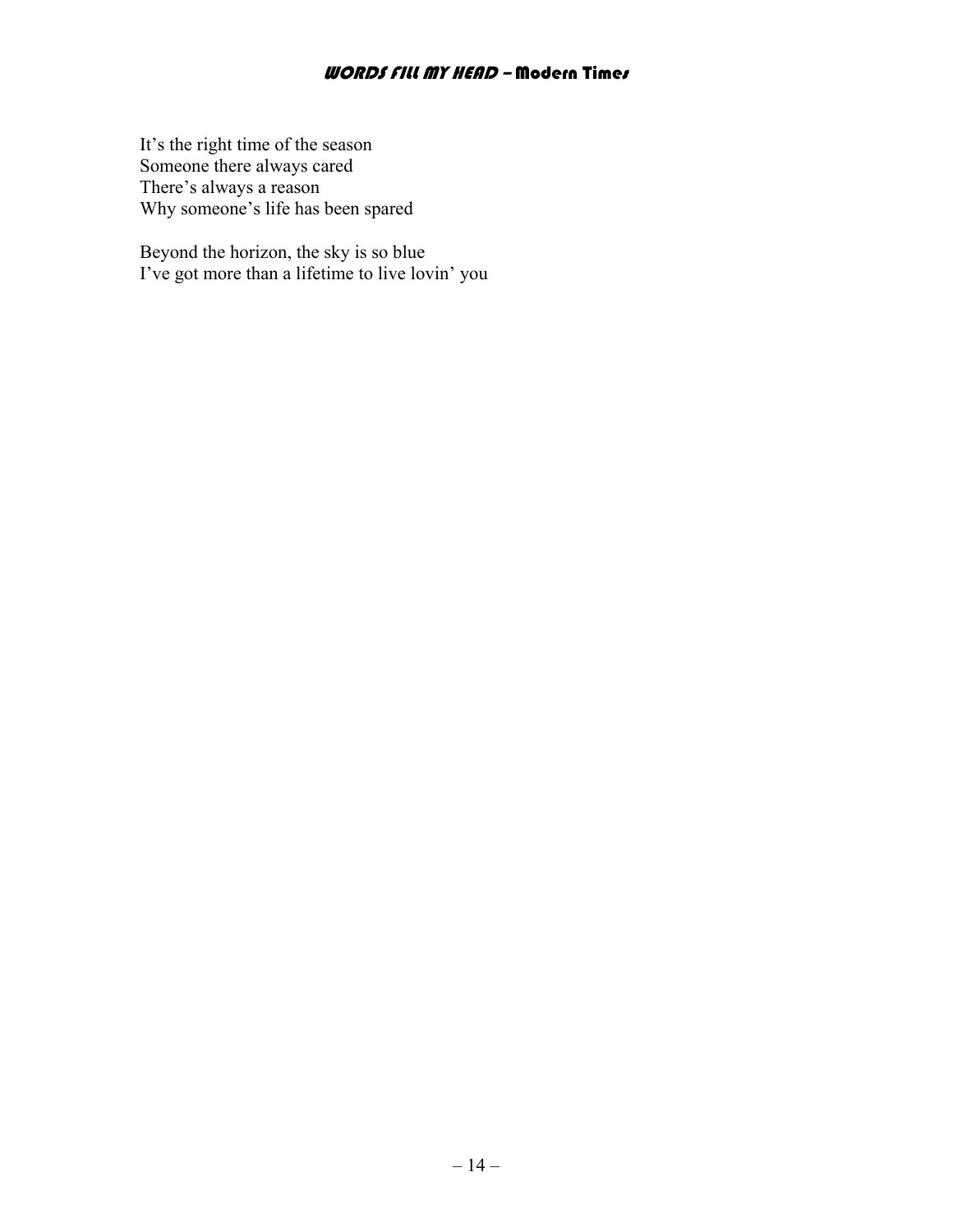### **Nettie Moore**

Lost John's sittin' on a railroad track Something's out of whack Blues this mornin' fallin' down like hail Gonna leave a greasy trail

Gon' travel the world is what I'm gonna do Then come back and see you. All I ever do is struggle and strive. If I don't do anybody any harm, I might make it back home alive.

I'm the oldest son of a crazy man, I'm in a cowboy band Got a pile of sins to pay for and I ain't got time to hide I'd walk through blazing fire, baby, if I knew you was on the other side

Oh, I miss you, Nettie Moore And my happiness is o'er Winter's gone, the river's on the rise I loved you then and ever shall But there's no one left here to tell The world has gone black before my eyes

Well, the world of research has gone berserk Too much paperwork Albert's in the graveyard, Frankie's raising hell I'm beginning to believe what the scriptures tell

I've gone where the Southern crosses the Yellow Dog Get away from these demagogues And these bad-luck women stick like glue It's either one or the other or neither of the two

She says, "Look out, daddy, don't want you to tear your pants You can get wrecked in this dance." They say whisky'll kill you, but I don't think it will I'm ridin' with you to the top of the hill

Oh, I miss you, Nettie Moore And my happiness is o'er Winter's gone, the river's on the rise I loved you then and ever shall But there's no one left here to tell The world has gone black before my eyes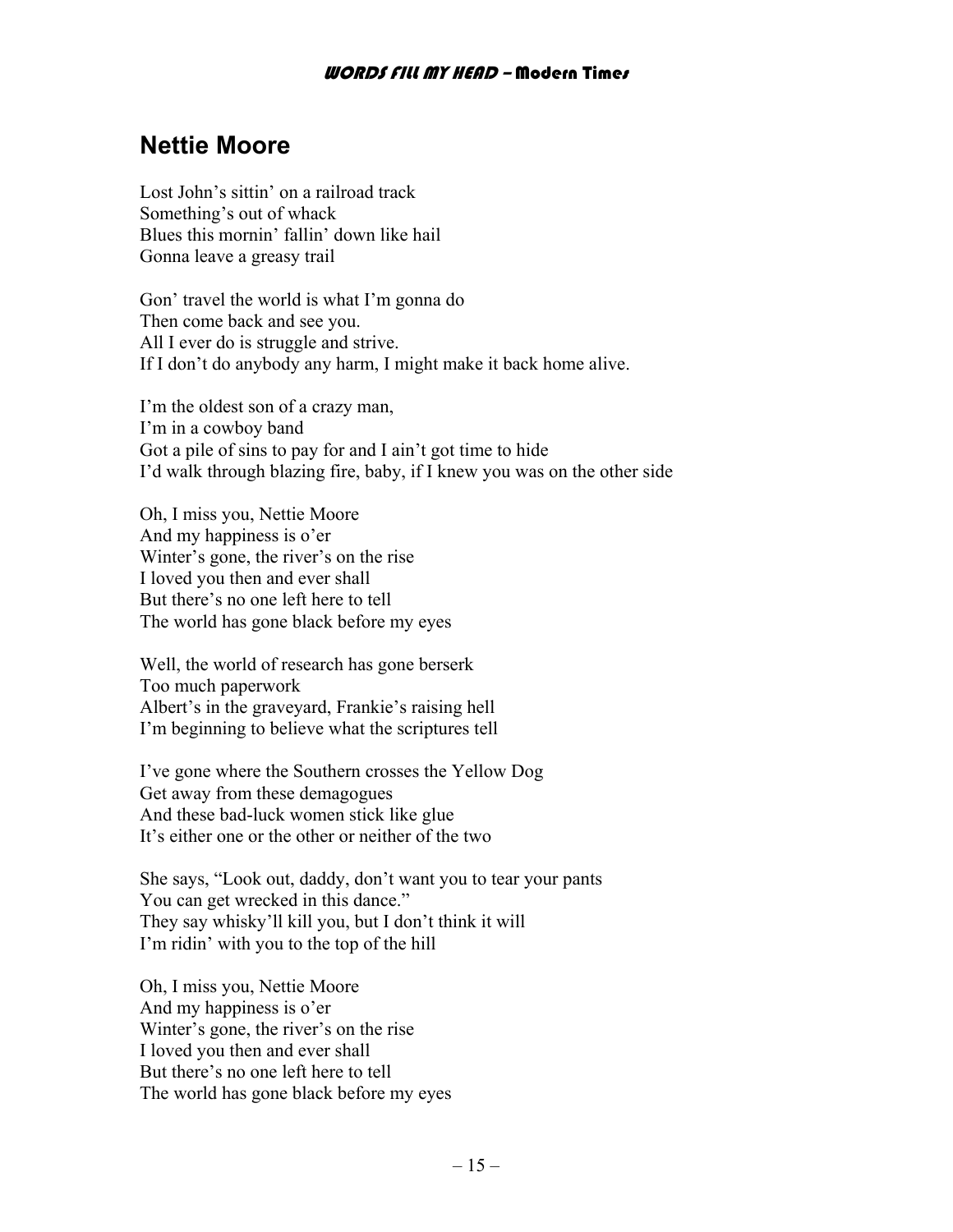Don't know why my baby never looked so good before Don't have to wonder no more She been cooking all day, gonna take me all night I can't eat all that stuff in a single bite

The judge's coming in, everybody rise Lift up your eyes You can do what you please, you don't need my advice 'Fore you call me any dirty names, you'd better think twice

Gettin' light outside, the temperature dropped I think the rain has stopped I'm gonna make you come to grips with fate When I'm through with you, you'll learn to keep your business straight

Oh, I miss you, Nettie Moore And my happiness is o'er Winter's gone, the river's on the rise I loved you then and ever shall But there's no one left here to tell The world has gone black before my eyes

The bright spark of the steady lights Has dimmed my sights When you're around me all my grief gives 'way A life time with you is like some heavenly day

Everything I've ever known to be right has been proven wrong I'll be drifting along The woman I'm a-lovin', she rules my heart No knife could ever cut our love apart.

Today I'll stand in faith and raise The voice of praise The sun is strong, I'm standing in the light I wish to G-d that it were night

Oh, I miss you, Nettie Moore And my happiness is o'er Winter's gone, the river's on the rise I loved you then and ever shall But there's no one here left to tell The world has gone black before my eyes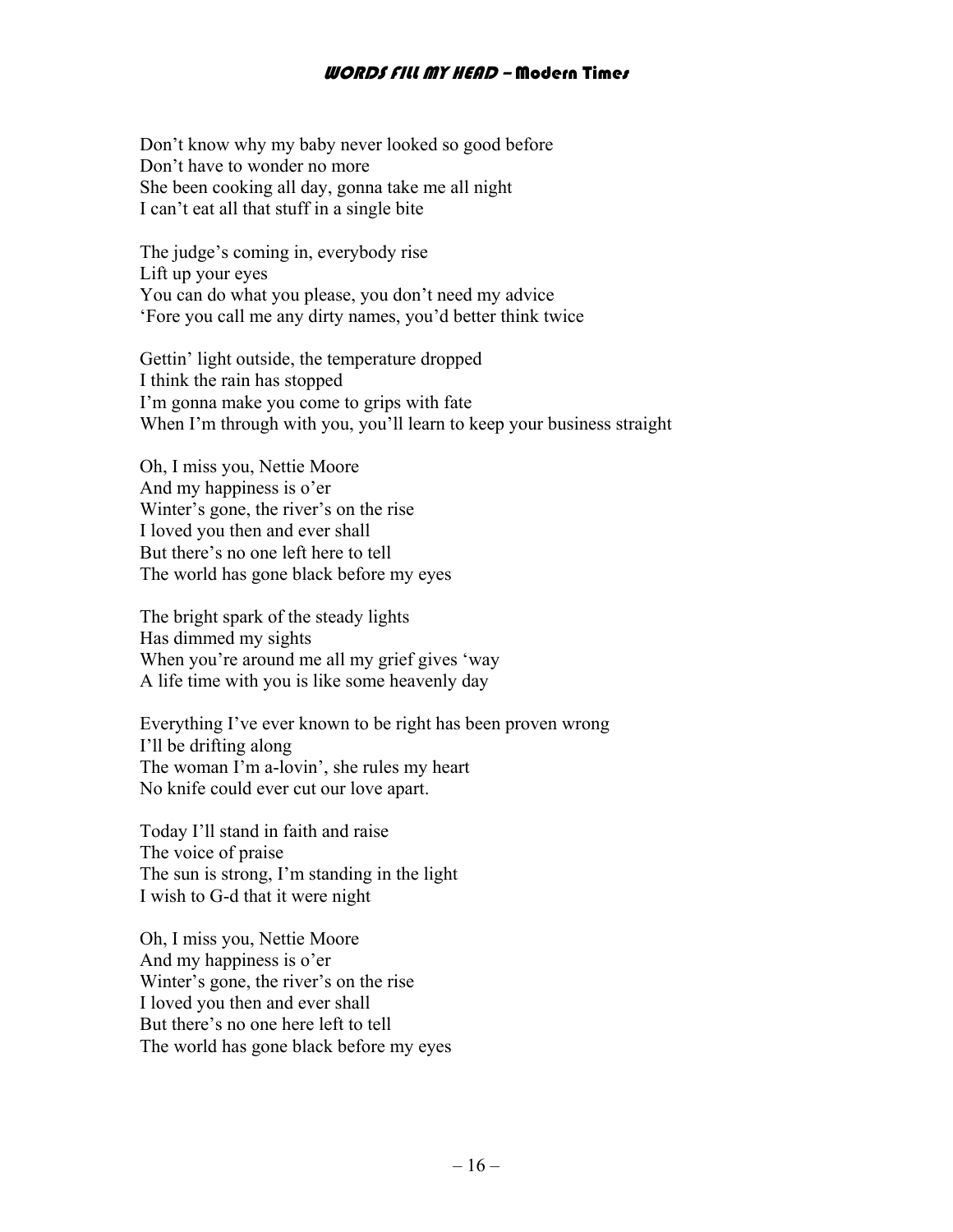### **The Levee's Gonna Break**

If it keep on rainin', the levee gonna break, If it keep on rainin', the levee gonna break. Everybody say that this is the day only the Lord could make.

Well, I worked on the levee, mama, both night n' day, I worked on the levee, mama, both night n' day. I got to the river and I threw my clothes away.

I paid my time and now I'm good as new, I've paid my time and now I'm as good as new. They can't take me back unless I want 'em to.

If it keep on rainin', levee gonna break, If it keep on rainin', the levee gonna break. Some of these people gonna strip you of all they can take.

I can't stop here, I ain't ready to unload, I can't stop here, I ain't ready to unload. Riches and salvation can be waiting behind the next bend in the road.

I picked you up from the gutter and this is the thanks I get, I picked you up from the gutter and this is the thanks I get. You say you want me to quit ya, I told ya, 'No, not just yet.'

Well, I look in your eyes, I see nobody other than me, I look in your eyes, I see nobody other than me. I see all that I am and all I hope to be.

If it keep on rainin', the levee gonna break, If it keep on rainin', the levee gonna break. Some of these people don't know which road to take.

When I'm with you, I forget I was ever blue, When I'm with you, I forget I was ever blue. Without you there's no meaning in anything I do.

Some people on the road carryin' everything that they own, Some people on the road carryin' everything they own. Some people got barely enough skin to cover their bone.

Put on your cat clothes, mama, put on your evening dress, Put on your cat clothes, mama, put on your evening dress. Few more years of hard work, then there'll be a 1,000 years of happiness.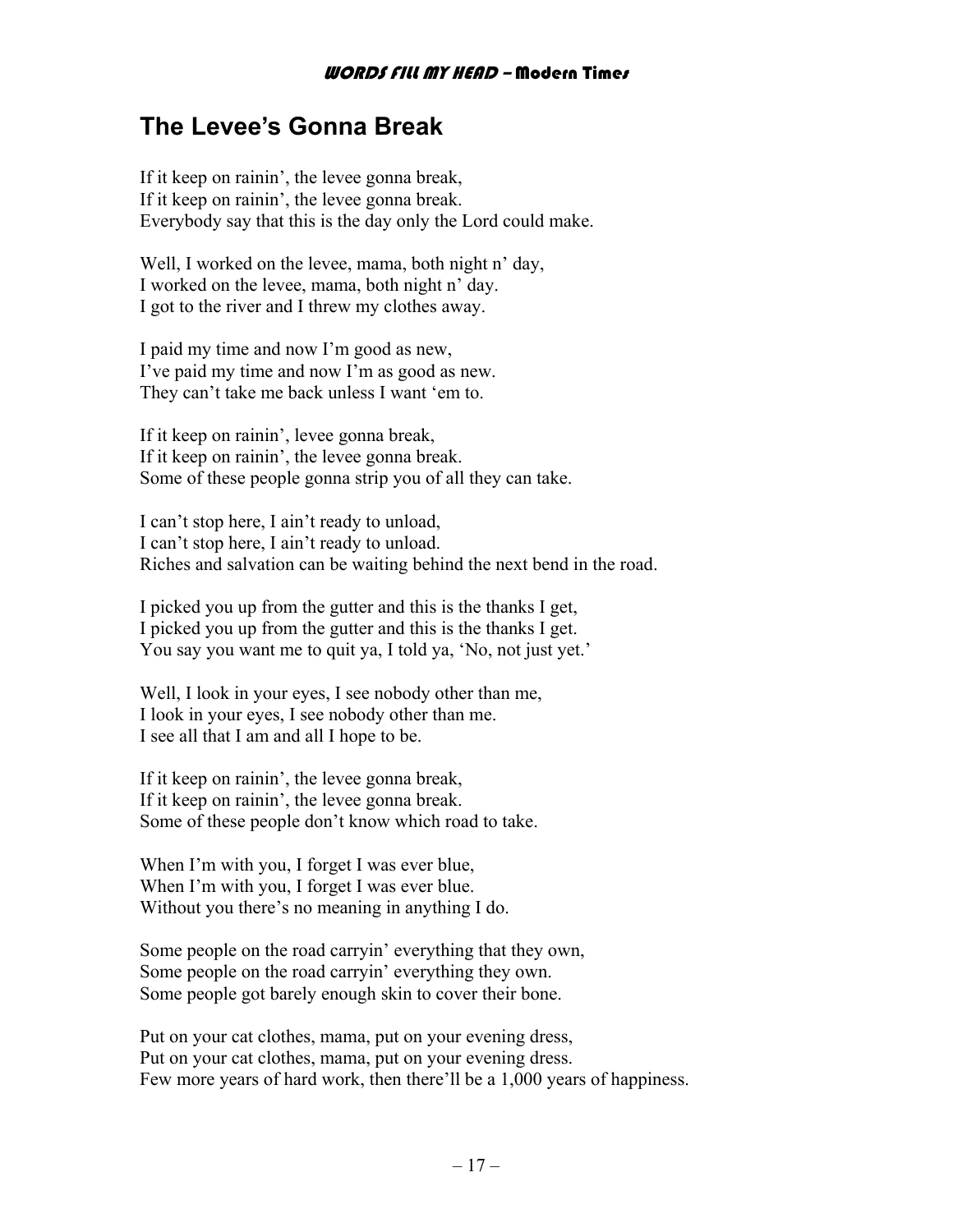If it keep on rainin', the levee gonna break, If it keep on rainin', the levee gonna break. I tried to get you to love me, but I won't repeat that mistake.

If it keep on rainin', the levee gonna break, If it keep on rainin', the levee gonna break. Plenty of cheap stuff out there still around that you take.

I woke up this morning, buttered eggs in my bed, I woke up this morning, buttered eggs in my bed. I ain't got enough room to even raise my head.

Come back, baby, say we nevermore will part, Come back, baby, say we nevermore will part. Don't be a stranger with no brain or heart.

If it keep on rainin', the levee gonna break, If it keep on rainin', the levee gonna break. Some people still sleepin', some people are wide awake.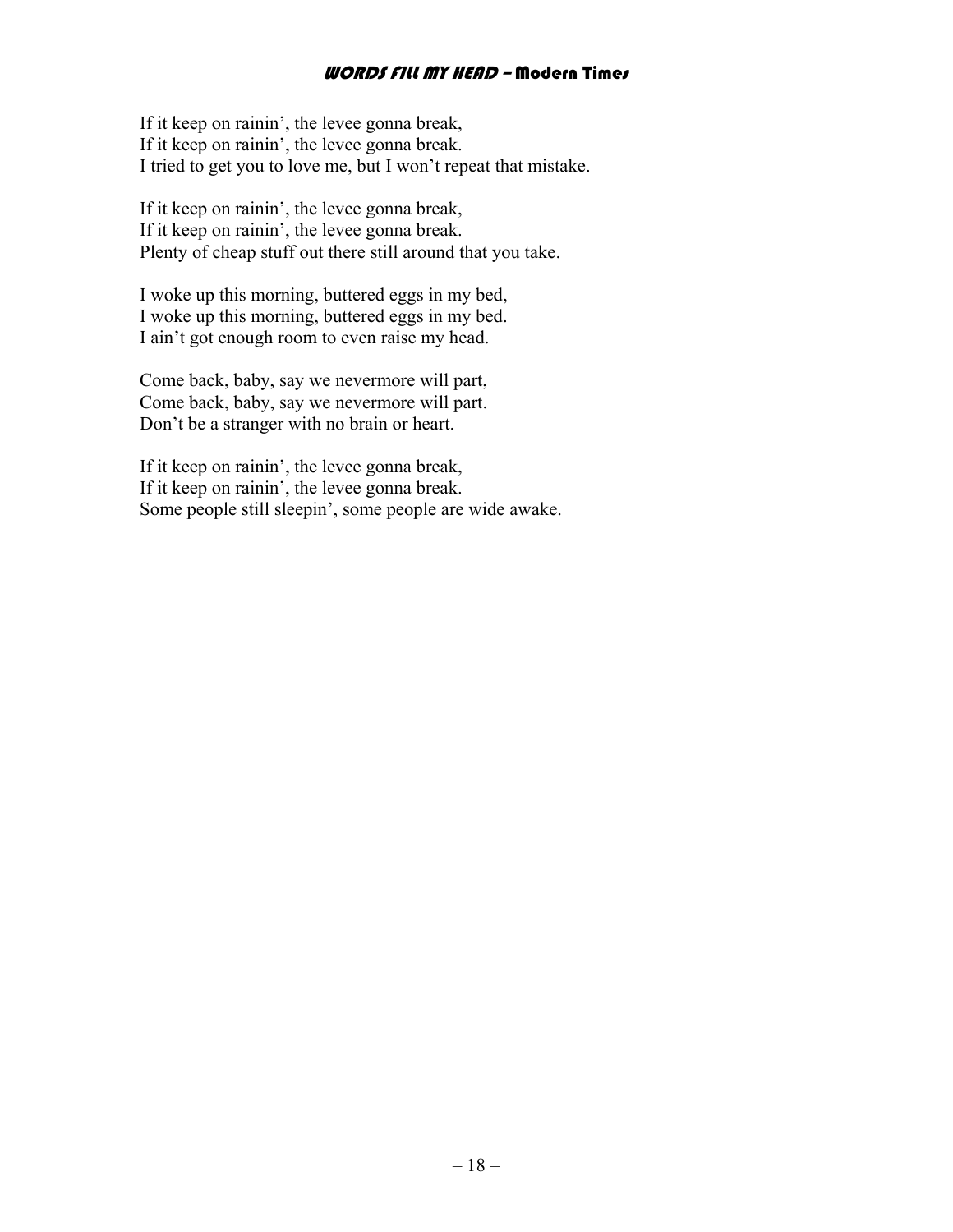## **Ain't Talkin'**

As I walked out tonight in the mystic garden, The wounded flowers were dangling from the vine, I was passin' by yon cool crystal fountain, Someone hit me from behind.

Ain't talkin', just walkin' Through this weary world of woe. Heart burnin', still yearnin' No one on earth would ever know.

They say prayer has the power to heal, so pray for me, mother. In the human heart, an evil spirit will dwell. I am a-tryin' to love my neighbor and do good unto others, But oh, mother things ain't goin' well.

Ain't talkin', just walkin' I'll burn that bridge before you can cross. Heart burnin', still yearnin' There'll be no mercy for you once you've lost.

Now I'm all worn down by weeping, My eyes are filled with tears, my lips are dry. If I catch my opponents ever sleeping, I'll just slaughter them where they lie.

Ain't talkin', just walkin' Through the world mysterious and vague. Heart burnin', still yearnin' Walkin' through the cities of the plague.

Well, the whole world is filled with speculation, The whole wide world which people say is round. They will tear your mind away from contemplation, They will jump on your misfortune when you're down.

Ain't talkin', just walkin' Eatin' hog-eyed grease in a hog-eyed town. Heart burnin', still yearnin' Some day you'll be glad to have me around.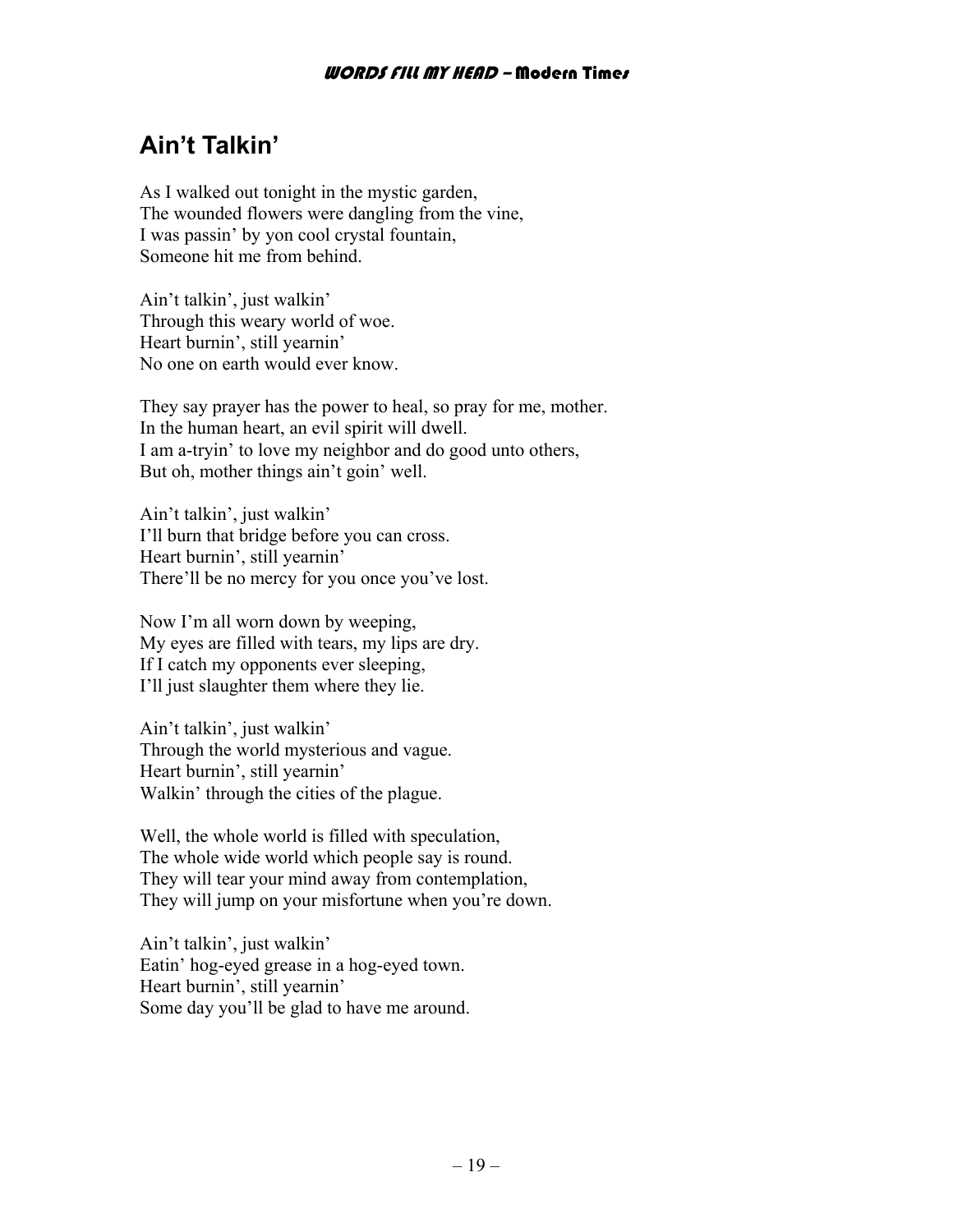They will crush you with wealth and power Every waking moment you could crack. I'll make the most of one last extra hour, I'll avenge my father's death when I step back.

Ain't talkin', just walkin' Hand me down my walkin' cane. Heart burnin', still yearnin' Got to get you out of my miserable brain.

All my loyal and my much-loved companions They approve of me and share my code I practice a faith that's been a long abandoned Ain't no altars on this long and lonesome road

Ain't talkin', just walkin' My mule is sick, my horse is blind. Heart burnin', still yearnin' Thinkin' 'bout that girl I left behind.

Well, it's bright in the heavens and the wheels are flyin', Fame and honor never seem to fade. The fire gone out but the light is never dyin'. Who says I can't get heavenly aid?

Ain't talkin', just walkin' Carryin' a dead man's seal. Heart burnin', still yearnin' Walkin' with a toothache in my heel.

The suffering is unending; Every nook and cranny has its tears. I'm not playing, I'm not pretending, I'm not nursing any superfluous fears.

Ain't talkin', just walkin' Walkin' ever since the other night. Heart burnin', still yearnin' Walkin' 'til I'm clean out of sight.

As I walked out in the mystic garden On a hot summer day, a hot summer lawn. Excuse me, ma'am, I beg your pardon: There's no one here, the gardener is gone.